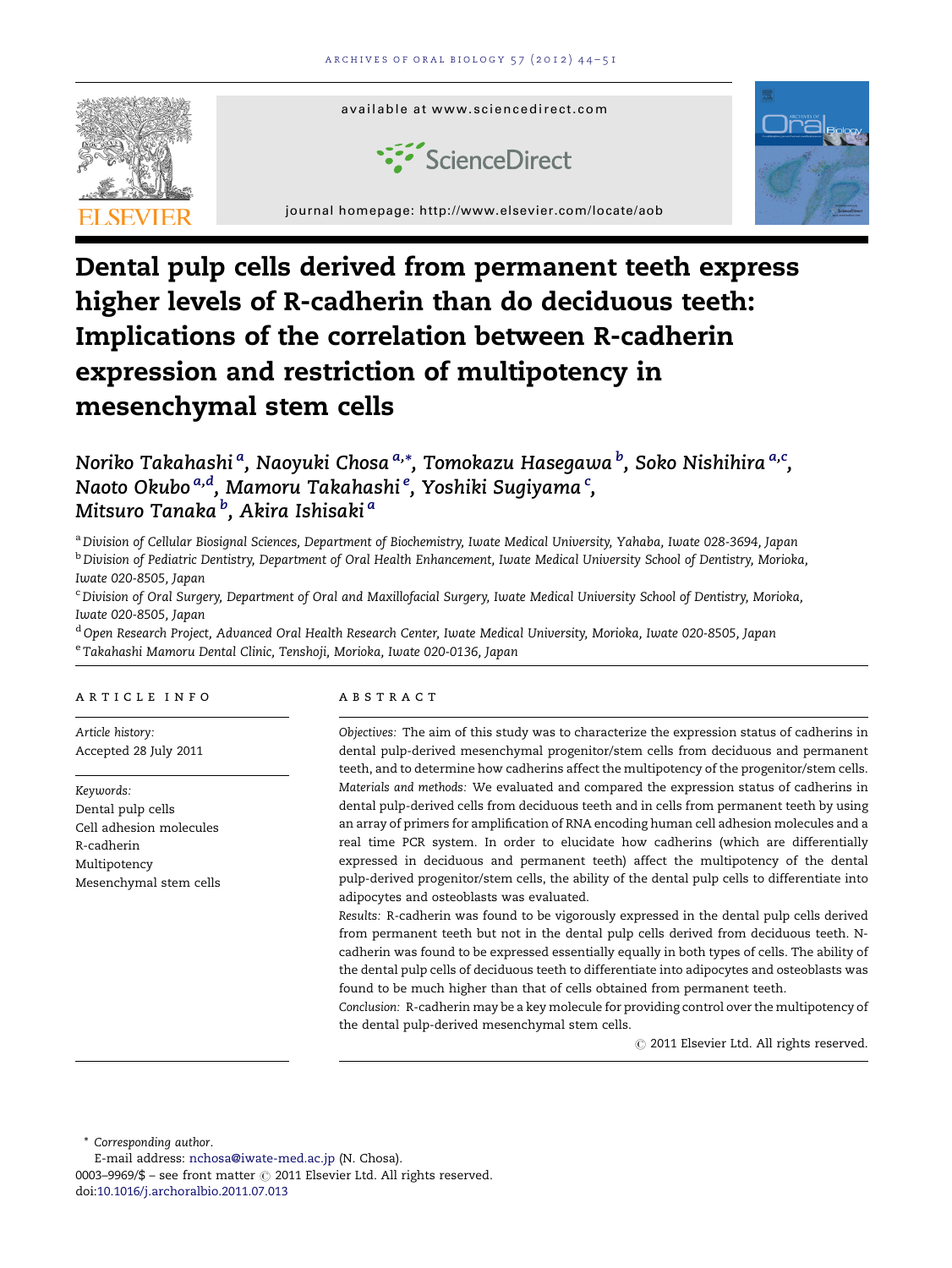# <span id="page-1-0"></span>1. Introduction

Cadherins are members of a family of transmembrane proteins involved in mediating homophilic adhesion in a  $Ca<sup>2+</sup>$ -dependent manner. These proteins are major components of adherence junctions (AJs) in cells. E-cadherin is the main cadherin in the AJs of epithelial cells whereas other cadherins including N-cadherin, P-cadherin, R-cadherin, and VE-cadherin form AJs in other cell types. Cadherins are highly conserved transmembrane glycoproteins that mediate homotypic cell-cell adhesions through their extracellular domains. The cadherin cytoplasmic domains provide filamentous actin (F-actin) cytoskeleton attachment points via associations with catenins and other cytoskeletal-associated proteins.<sup>[1](#page-7-0)</sup> These adhesive receptors regulate diverse functions beyond the basic adhesive process such as intracellular signalling events.<sup>[2](#page-7-0)</sup> Whilst fibroblasts express several different cadherins including Pcadherin, R- cadherin, OB-cadherin, and fat-like cadher- $ins,3,4}$  $ins,3,4}$  $ins,3,4}$  N-cadherin is the predominant cadherin expressed by these cells.<sup>[3,5](#page-7-0)</sup> N-cadherin-mediated AJs are of central importance in connective tissue physiology and are critical for the regulation of cell attachment and migration, $6$  wound healing, $7$  metastatic potential, $8$  and embryonic development, $9,10$  as well as differentiation and formation of numerous specialized tissues including fibrous connective tissues.<sup>11-15</sup>

Dental pulp (DP) tissue is a non-hematopoietic connective tissue that is almost completely surrounded by hard tissue.<sup>[16](#page-7-0)</sup> Recently, DP-derived progenitor/stem cells have been shown to be capable of differentiating into osteoblasts, adipocytes and neural cells in vivo in a manner similar to that of undifferentiated mesenchymal cells derived from bone marrow.[17](#page-7-0) Therefore, the DP tissue appears to be an excellent source of stem cells because it can be obtained from deciduous teeth requiring extraction after normal serial eruptions of corresponding permanent teeth. Intriguingly, Govindasamy et al. reported that the expression levels of several pluripotent markers such as OCT4, SOX2, NANOG, and REX1 were more than 2-fold higher in DP stem cells derived from deciduous teeth (SCDs) than in DP stem cells (DPSCs) derived from permanent teeth.<sup>[18](#page-7-0)</sup> This indicates that the multipotency of DPSCs might be restricted relative to SCDs. It was found that SCDs retain their plasticity over the passages, whereas DPSCs lose their plasticity and tend to become increasingly committed towards the neuronal lineage. However, it remains to be clarified how the cell– cell adhesive molecules such as N-cadherin and other cadherins affect the status of multipotency in SCDs or DPSCs.

Here, we aimed to determine the profile of the expression status of adhesive molecules in fibroblast-like cells derived from either deciduous teeth DP (DDP cells) or permanent teeth DP (PDP cells). We found that R-cadherin is dominantly expressed in PDP cells but not in DDP cells, whereas the status of N-cadherin expression in DDP cells was comparable to that of PDP cells. Furthermore, we compared the ability of DDP cells to differentiate into osteoblasts or adipocytes with that of PDP cells.

# 2. Materials and methods

# 2.1. Cell culture

Dental pulp (DP) tissues were obtained from healthy human deciduous or permanent teeth from 6 donors, aged 7–8 years. Informed consent was obtained from the parents of the donors before tooth extraction, which was carried out in our hospital during the course of orthodontic treatment. The study protocol was approved by the Ethics Committee of Iwate Medical University, School of Dentistry (no. 01101).

A surgical blade was used to cut the DP tissues into pieces so that they could be digested with 2 mg/mL of collagenase (type I, Gibco BRL, Gaithersburg, MD, USA) at 37 °C for 30 min. The tissues were then washed with Dulbecco's phosphate-buffered saline (PBS), placed on culture dishes, and maintained in  $\alpha$ -modified minimum essential medium ( $\alpha$ -MEM; Gibco BRL) supplemented with 10% foetal bovine serum (FBS; Gibco BRL). Fibroblast-like cells that grew out of the DP tissue from 3 deciduous teeth or 3 permanent teeth were used as DDP1, DDP2, and DDP3 or PDP1, PDP2, PDP3 cells, respectively. When these cells reached confluence in 35-mm culture dishes, they were detached with 0.2% trypsin and 0.02% EDTA 4Na in PBS and subcultured at a 1:4 split ratio.

PDP1 cells were seeded into each well of a 96-well plate at a density of 1 cell/well. Each cells was expanded to a subconfluent culture on a 90-mm dish. The single cell-derived cultures from each well of the 96-well plate were named as PDP1.1, 1.3, 1.4, 1.7 and 1.9 cells, respectively.

The human bone marrow-derived mesenchymal stem cells, UE7T-13 cells, the life span of which was prolonged by infecting retrovirus encoding human papillomavirus E7 and hTERT,<sup>[19,20](#page-7-0)</sup> and human acute myeloblastic leukemic cell line, HL60 cells, were purchased from Health Science Research Resources Bank (Japan Health Sciences Foundation, Japan).

All cultures were maintained at  $37^{\circ}$ C in a humidified atmosphere of 5%  $CO<sub>2</sub>$ .

# 2.2. Expression profiling of cell adhesion molecules

Gene expression profiling was performed using a PrimerArray of human cell adhesion molecules (PH003, Takara) in combination with a Thermal Cycler Dice Real Time System (Takara) according to the manufacturer's instructions. This PrimerArray is a set of real-time reverse transcriptionpolymerase chain reaction (RT-PCR) primers used for the analysis of RNA expression of cell adhesion molecules. The array contains a mixture of 96 primer pairs for 88 cell adhesion molecule genes and 8 housekeeping genes. Quantification of gene expression was performed using a PrimerArray Analysis Tool Ver. 2.0 (Takara).

# 2.3. Gene expression analysis with RT-PCR

Total RNA extracted from DDP and PDP cells was isolated with ISOGEN reagent (Nippongene) according to the manufacturer's instructions. First-strand cDNA was synthesized from total RNA using the PrimeScript RT reagent Kit (Takara).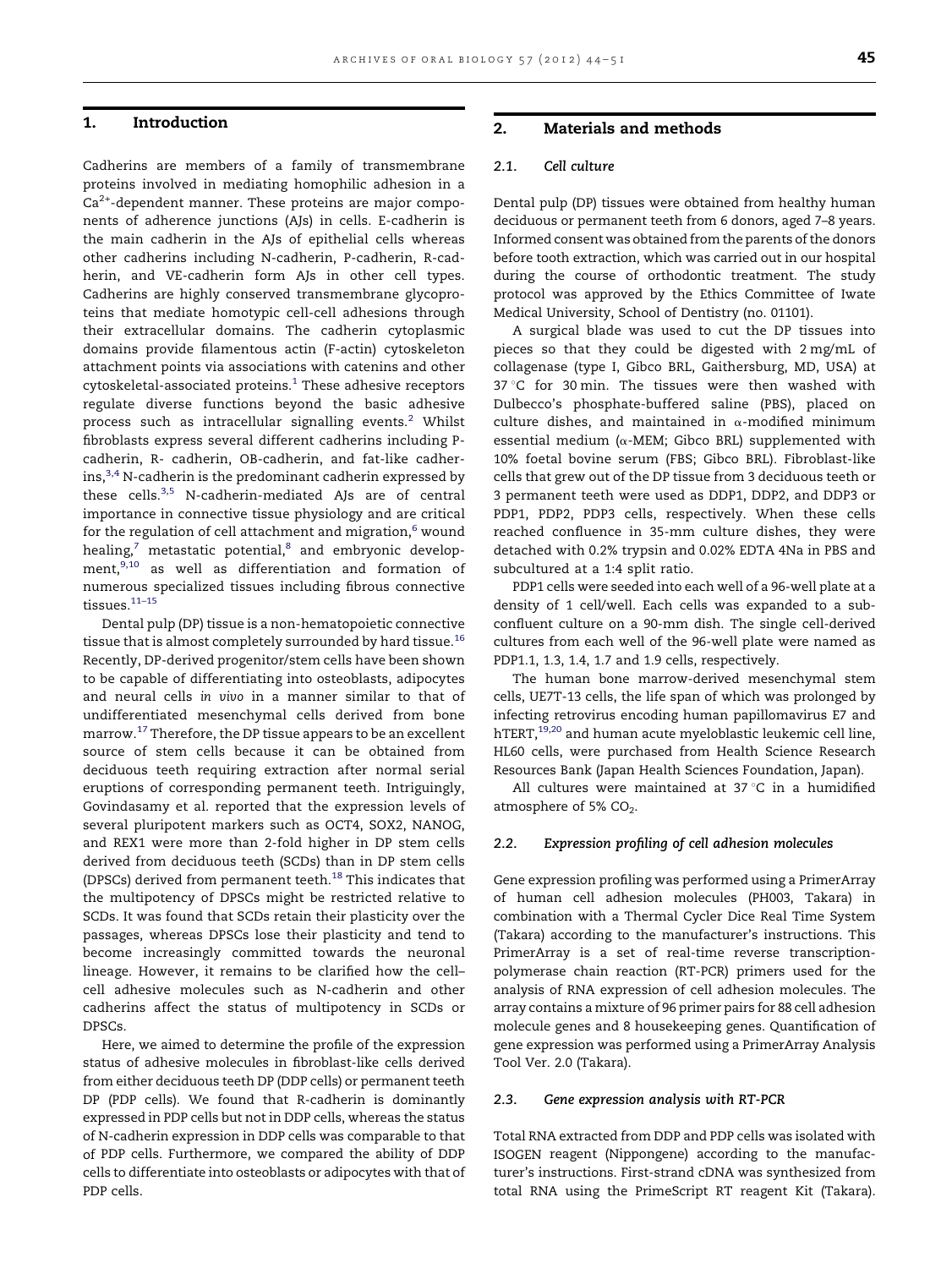<span id="page-2-0"></span>

| Table 1 - Sequence of PCR primers used in this study. |                                                                     |  |  |
|-------------------------------------------------------|---------------------------------------------------------------------|--|--|
| Gene                                                  | Primer sequences                                                    |  |  |
| R-cadherin                                            | Forward: ATCGTGGCCATCCTCATCTG; Reverse: CCTCGTCATACTTGAGGATGTTGTC   |  |  |
| N-cadherin                                            | Forward: CGAATGGATGAAAGACCCATCC; Reverse: GGAGCCACTGCCTTCATAGTCAA   |  |  |
| Thy-1                                                 | Forward: ATCTCCAGCATTCTCAGCCACA; Reverse: CCTGGTCAAACCTGCATCTTCA    |  |  |
| endoglin                                              | Forward: TCATGCGCTTGAACATCATCAG; Reverse: TGCGAGTAGATGTACCAGAGTGCAG |  |  |
| CD73                                                  | Forward: GAGCCTGCTCAGCTCTGCATAA; Reverse: CCTCTAGCTGCCATTTGCACAC    |  |  |
| osterix                                               | Forward: CCTGGCTGCGGCAAGGTGT; Reverse: GATCTCCAGCAAGTTGCTCTGC       |  |  |
| osteocalcin                                           | Forward: CAGCAAAGGTGCAGCCTTTGT; Reverse: TCCTGAAAGCCGATGTGGTC       |  |  |
| GAPDH                                                 | Forward: GCACCGTCAAGGCTGAGAAC; Reverse: ATGGTGGTGAAGACGCCAGT        |  |  |
| $\beta$ -actin                                        | Forward: CTGGCACCACACCTTCTACAATG; Reverse: AATGTCACGCACGATTTCCCGC   |  |  |

Quantitative RT-PCR (qRT-PCR) was performed for RNA encoding R-cadherin, N-cadherin, Thy-1, endoglin and CD73 with a Thermal Cycler Dice Real Time System (Takara) using SYBR Premix Ex Taq II (Takara) with the specific oligonucleotide primers listed in Table 1. The mRNA expression levels were normalized to those obtained for glyceraldehyde adenosine-phosphate dehydrogenase (GAPDH). For expression analysis of osterix, osteocalcin, and  $\beta$ -actin, the PCR conditions were set at 30 cycles at 98 °C for 10 s, 55 °C for 30 s, and 72 $\degree$ C for 30 s using the EmeraldAmp PCR Master Mix (Takara). PCR products were resolved on a 2% agarose gel and visualized with ethidium bromide. All the primer sequences used are shown in Table 1.

# 2.4. Flow cytometry (FCM) analysis

DDP1 and PDP1 cells were stripped with cell dissociation buffer (Invitrogen) and washed with PBS containing 0.1% FBS. The cells (1.0  $\times$  10<sup>[5](#page-7-0)</sup>) were incubated with anti-N-cadherin antibody (clone: GC-4; Abcam) and anti-R-cadherin antibody (clone: N-19; Santa Cruz) for 1 h at room temperature. The cells were then incubated with PE- and FITC-conjugated secondary antibodies for 1 h. The acquisition was performed using an EPICS XL ADC System (Beckman Coulter).

#### 2.5. Confocal fluorescence microscopy

PDP1 cells were seeded onto 8-well culture slides (BD Biosciences). After 24 h, the cells were fixed with 4% paraformaldehyde and washed 5 times with PBS. For detection of N- and R-cadherin, cells were incubated with anti-Ncadherin (clone: GC-4; Abcam) and anti-R-cadherin antibody (clone: N-19; Santa Cruz), respectively, for 1 h at room temperature. The both primary antibodies were used in 1:100 dilution rates. The cells were then incubated with Alexa Fluor 488- or Alexa Fluor 633-conjugated secondary antibodies and DAPI. Fluorescence was examined by confocal laser scanning microscopy.

# 2.6. Osteogenic and adipogenic differentiation

DDP and PDP cells were cultured onto 60-mm culture dishes with osteogenic differentiation medium  $(\alpha)$ -MEM containing 50  $\mu$ g/mL ascorbic acid (Nacalai Tesque) with 6 mM  $\beta$ glycerophosphate (Sigma) and 10% FBS) or adipogenic differentiation medium (DMEM supplemented with 0.5 mM 3 isobutyl-1-methylxanthine (Sigma),  $1 \mu M$  hydrocortisone (Sigma), 0.1 mM indomethacin (Sigma), and 10% FBS). Half of the medium in each dish was exchanged every 2–3 days. After 4

| Table 2 - Expression status of cell adhesion molecules for the DDP and PDP cells. <sup>#</sup> |                                                      |                       |                                   |       |
|------------------------------------------------------------------------------------------------|------------------------------------------------------|-----------------------|-----------------------------------|-------|
| Official symbol                                                                                | Official name                                        |                       | -fold<br>Ct value (mean $\pm$ SD) |       |
|                                                                                                |                                                      | DDP cells             | PDP cells                         |       |
| CDH <sub>4</sub>                                                                               | Cadherin 4, type 1, R-cadherin (retinal)             | $36.51 \pm 0.33$      | $29.46 \pm 1.97$                  | 83.29 |
| NCAM1                                                                                          | Neural cell adhesion molecule 1                      | $32.57 \pm 2.49$      | $28.19 \pm 1.62$                  | 13.09 |
| HLA-DRA                                                                                        | Major histocompatibility complex, class II, DR alpha | $28.10 \pm 0.34$      | $31.84 \pm 0.13$                  | 8.63  |
| SDC <sub>1</sub>                                                                               | Syndecan 1                                           | $28.77 \pm 0.72$      | $25.27 \pm 0.82$                  | 7.11  |
| VCAM1                                                                                          | Vascular cell adhesion molecule 1                    | $33.06 \pm 2.84$      | $29.66 \pm 1.05$                  | 6.63  |
| ITGB2                                                                                          | Integrin, beta 2                                     | $35.91 \pm 2.15$      | $32.52 \pm 2.55$                  | 6.59  |
| ITGA6                                                                                          | Integrin, alpha 6                                    | $27.36 + 0.28$        | $24.04 + 1.47$                    | 6.28  |
| CD274                                                                                          | CD274 molecule, programmed cell death 1 ligand 1     | $29.31 \pm 0.80$      | $26.08 \pm 1.27$                  | 5.90  |
| CLDN1                                                                                          | Claudin 1                                            | $30.34 \pm 1.85$      | $27.13 \pm 0.83$                  | 5.82  |
| CDH15                                                                                          | Cadherin 15, type 1, M-cadherin (myotubule)          | $33.33 \pm 4.32$      | $35.33 \pm 2.61$                  | 0.15  |
| <b>ESAM</b>                                                                                    | Endothelial cell adhesion molecule                   | $30.46 \pm 0.63$      | $32.70 \pm 1.91$                  | 0.13  |
| NRXN2                                                                                          | Neurexin 2                                           | $31.77 \pm 0.09$      | $34.10 \pm 1.65$                  | 0.13  |
| NRXN3                                                                                          | Neurexin 3                                           | $28.18 \pm 1.15$      | $30.70 \pm 0.70$                  | 0.11  |
| ICAM1                                                                                          | Intercellular adhesion molecule 1                    | $32.33$ <sup>##</sup> | $36.04 \pm 1.32$                  | 0.05  |

# Some of the genes expressed in PDP cells are listed. The expression levels of these genes are 5-fold higher or lower than those of the same genes in the DDP cells.

The SD was not calculated because a Ct value was detected only in a single sample.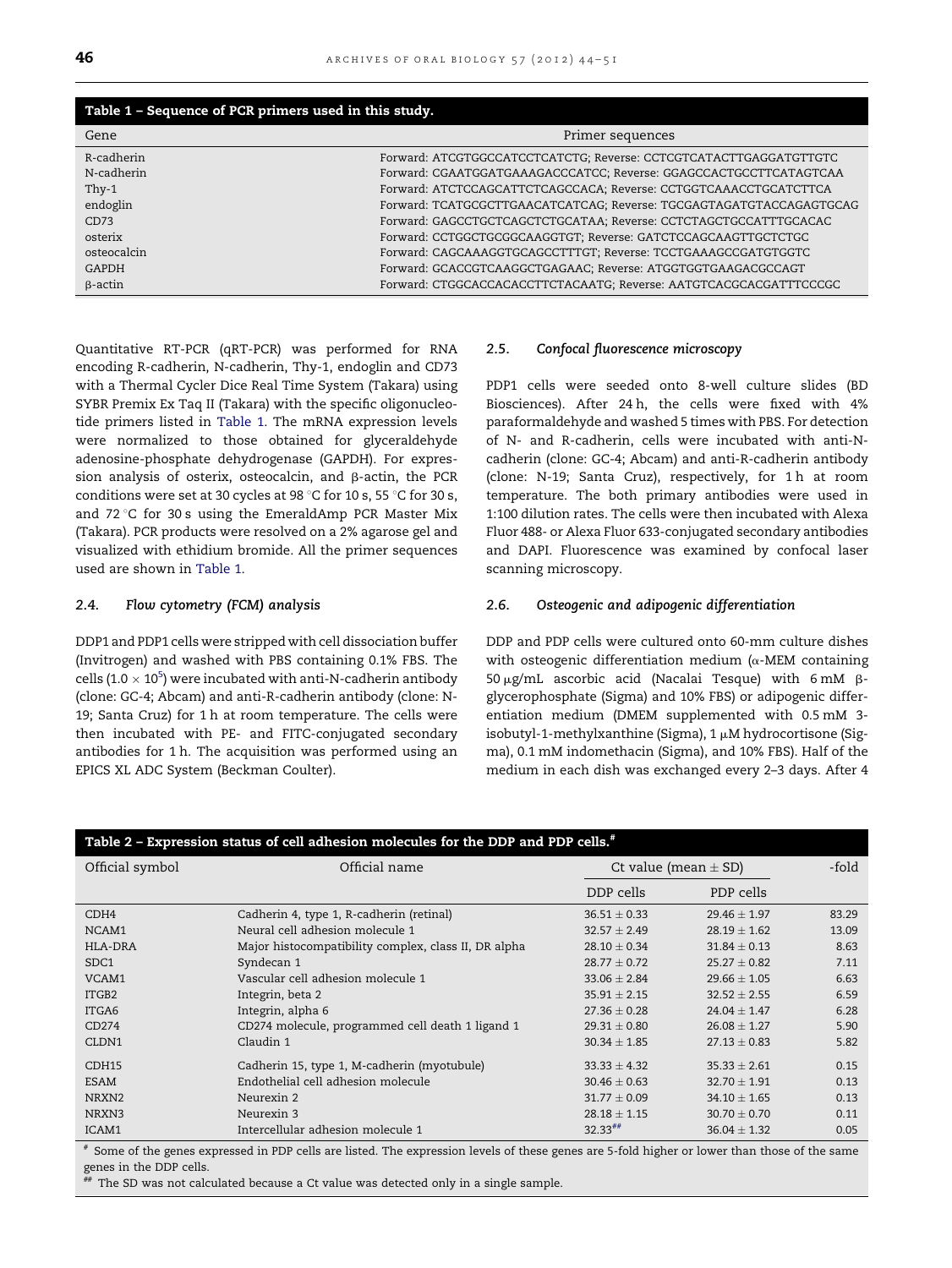A

 $8<sub>c</sub>$ 

6.0

 $40$ 

 $2.0$ 

R-cadherin / GAPDH)

R-cadherin

<span id="page-3-0"></span>weeks of culture, the cells were evaluated for expression of osteogenic differentiation marker genes (osterix and osteocalcin) or for adipogenic differentiation as indicated by oil-red stain.

#### 2.7. Statistics

Data are presented as the mean  $\pm$  standard deviation (SD). Statistical analysis was performed by using the Student's ttest, and values of  $p < 0.05$  were considered to be significant.

## 3. Results

# 3.1. Expression profile of cell adhesion molecules in DP cells

In order to identify the highly expressed cell adhesion molecules in DP cells, we performed primer array analyses as described in Section [2.](#page-1-0) We then compared the expression status of cell adhesion molecules of the DDP and PDP cells. Differentially expressed genes in the DDP and PDP cells were identified and are shown in [Table](#page-2-0) 2. Amongst 88 target genes, 9 were identified as highly expressed genes in the PDP cells. In particular, the expression level of R-cadherin in the PDP cells was found to be more than 83-fold higher than that of the DDP cells.

#### 3.2. R- and N-cadherin expression levels in DP cells

We examined the expression levels of R-cadherin and Ncadherin mRNA in DP cells by qRT-PCR analysis. The Rcadherin mRNA expression level was found to be significantly higher in the PDP cells compared to the DPD cells (Fig. 1A). On the other hand, the level of N-cadherin expression did not differ between the PDP and DDP cells (Fig. 1B).

#### 3.3. PDP cells expresses both R- and N-cadherin

To determine whether the PDP cells express both R- and Ncadherin, we performed FCM analysis. As shown in [Fig.](#page-4-0) 2, PDP cells express both R- and N-cadherin on the cell surface. The expression of these cadherins on the cell surface enables the cells to perform their intended functions ([Fig.](#page-4-0) 2B). On the other hand, the DDP cells were found to only express N-cadherin [\(Fig.](#page-4-0) 2C). Furthermore, the results of confocal fluorescence microscopy analysis also indicate that PDP cells express both R- and N-cadherin ([Fig.](#page-4-0) 3).

#### 3.4. DDP cells maintains multipotency than PDP cells

We investigated osteogenic and adipogenic differentiation for the purpose of examining the multipotency of the DP cells. As shown in [Fig.](#page-5-0) 4A, we performed qRT-PCR analysis in the DP cells in order to identify expression levels of mesenchymal stem cells marker genes. The expression levels of the typical marker genes such as Thy-1, endoglin and CD73 were detected in the both of DDP and PDP cells same as UE7T13 cells, but there were very low levels in HL60 cells. In the osteogenic differentiation of the DP cells, the expression of osterix was



detected in DDP cells cultured in both normal–medium and in osteogenic-differentiation medium. On the other hand, the expression of osteocalcin was only detected when DDP cells were cultured in the osteogenic-differentiation medium for 4 weeks [\(Fig.](#page-5-0) 4B). Furthermore, the DDP cells were shown to have the ability to undergo adipogenic differentiation in oilred stain to a greater extent than do the PDP cells ([Fig.](#page-5-0) 4C).

# 3.5. R-cadherin expression restricts osteogenic differentiation

We established several single cell-derived cultures from PDP cells (PDP1.1, 1.3, 1.4, 1.7 and 1.9 cells) expressing different levels of R-cadherin, respectively ([Fig.](#page-6-0) 5A). As shown in [Fig.](#page-6-0) 5A and B, the level of osteocalcin expression in the 1.7 and 1.9 cells which expressed high amount of R-cadherin was lower than 1.1 cells which expressed low amount of that. Furthermore, the expression level of osteocalcin in the R-cedherinoverexpressed UE7T13 cell (pRcad cells) was much lower than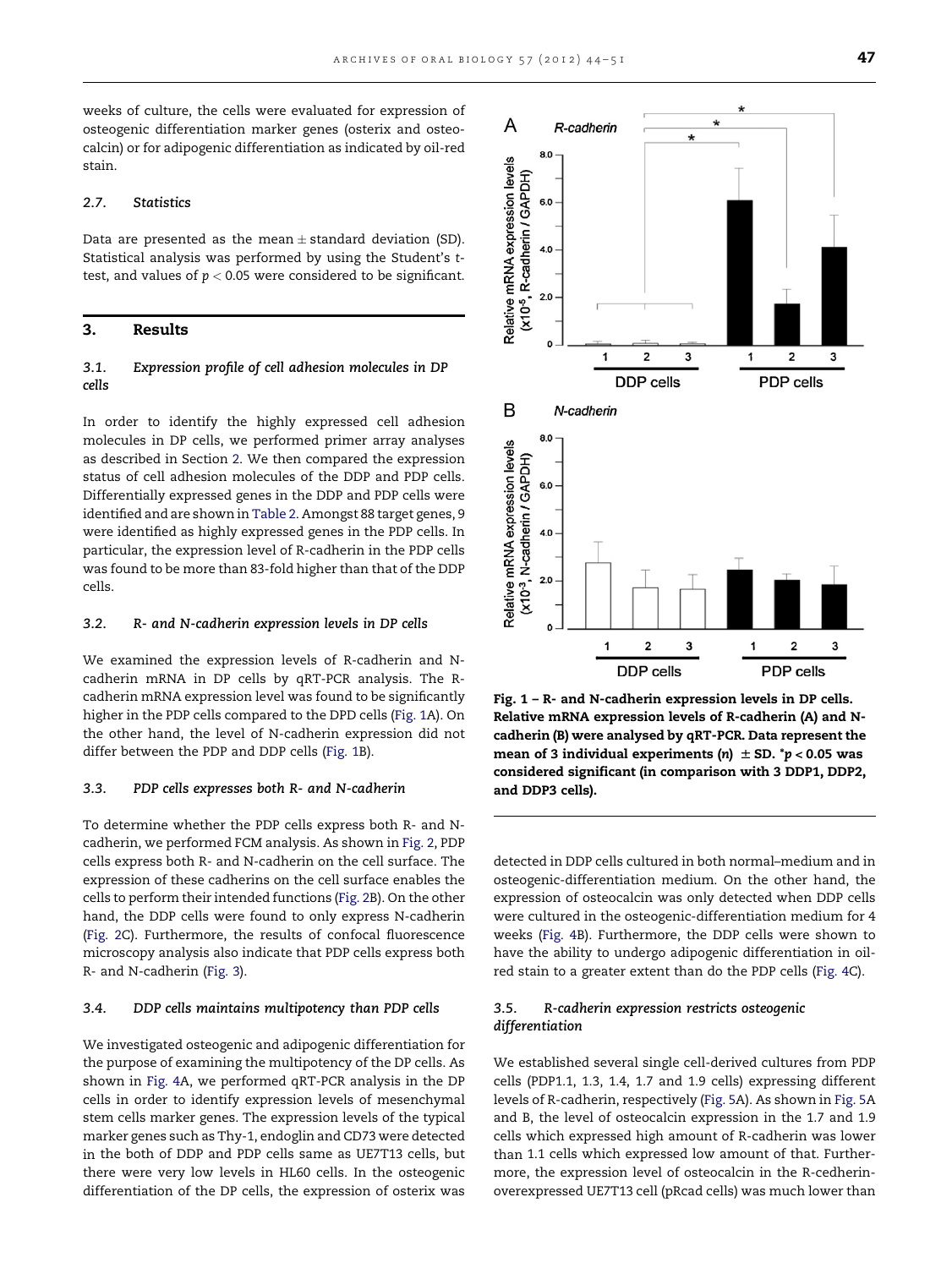<span id="page-4-0"></span>

Fig. 2 – PDP cells express both R- and N-cadherin. PDP1 (A and B) and DDP1 (C) cells were incubated with control (ctrl) IgG (A), anti-R-cadherin and anti-N-cadherin antibody (B) in PDP1 cells, and anti-R-cadherin and anti-N-cadherin antibody (C) in DDP1 cells. The cells were then incubated with PE- and FITC-conjugated secondary antibodies. The acquisition was performed using the EPICS XL ADC system.



Fig. 3 – PDP cells express both R- and N-cadherin. DDP and PDP1 cells were incubated with control (ctrl) IgG (A–D, I–L) and anti-R-cadherin and anti-N-cadherin antibody (E–H, M–P). The cells were then incubated with Alexa Fluor 488- or 633 conjugated secondary antibodies and DAPI. Fluorescence was examined by confocal laser scanning microscopy.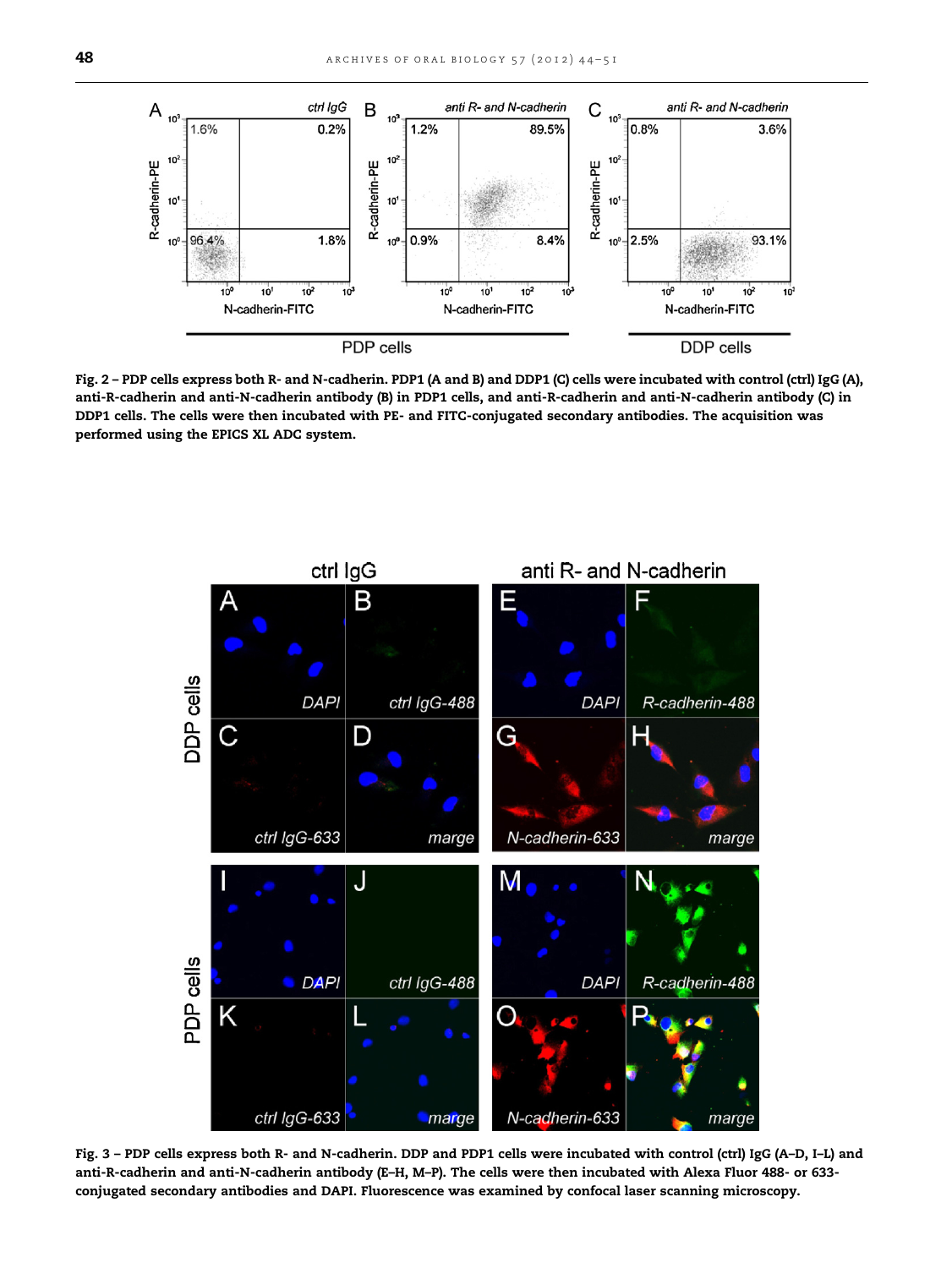<span id="page-5-0"></span>

Fig. 4 – Osteogenic and adipogenic differentiation of DP cells. (A) Relative mRNA expression levels of Thy-1, endoglin and CD73 were analysed by qRT-PCR. Data represent the mean of 3 individual experiments (n)  $\pm$  SD. (B and C) DDP1 and PDP1 cells were cultured onto 60-mm culture dishes with osteogenic differentiation medium (B) or adipogenic differentiation medium (C). After 4 weeks of culture, the cells were evaluated for the expression of osteogenic differentiation marker genes (osterix and osteocalcin) or for adipogenic differentiation as indicated by oil-red stain. (For interpretation of the references to color in this figure legend, the reader is referred to the web version of the article.)

that of pCTRL cells transfected with control vector or that of non-transfected UE7T13 cells ([Fig.](#page-6-0) 5C and D).

# 4. Discussion

Here, a PrimerArray and qRT-PCR analysis of human cell adhesion molecules revealed that R-cadherin was vigorously expressed in the PDP cells but not in the DDP cells ([Table](#page-2-0) 2 and [Fig.](#page-3-0) 1A), whereas N-ceadherin was almost equally expressed in the both cells ([Fig.](#page-3-0) 1B).

R-cadherin is a closely related member of the classical (type I) cadherins.<sup>[21](#page-7-0)</sup> This protein structurally resembles E- and Ncadherin and is 74% identical to N-cadherin. R-cadherin appears to play important roles in the formation of blood vessels and the neuronal network. R-cadherin has also been shown to be involved in retinal angiogenesis during development. The neutralization of R-cadherin by antibodies or peptides was found to prevent the proper formation of a vascular network in the retina of newborn mice.<sup>[22](#page-7-0)</sup> It was also reported that R-cadherin might affect cell fates of several kinds of progenitor/stem cells. R-cadherin expression in C2C12 myoblasts inhibits the induction of myogenesis, $^{23}$ suggesting that R-cadherin affects the pattern of commitment to differentiation of undifferentiated mesenchymal cells. In addition, Rosenberg et al. found that striated muscle differentiation was not observed in E-cadherin $-/-$  embryonic stem cells. However, constitutive expression of R-cadherin in the cells was observed to exclusively rescue the formation of striated muscle.<sup>[24](#page-7-0)</sup> Intriguingly, R-cadherin expression was almost completely shut off during the osteoblastic differentiation of C2C12 cells induced by treatment with bone morphogenetic protein 2. This indicates that R-cadherin might negatively affect osteoblastic differentiation of undif-ferentiated mesenchymal cells.<sup>[25](#page-7-0)</sup> Intriguingly, Shan et al. showed that N-cadherin can form both trans and cis hetero-dimers with R-cadherin.<sup>[26](#page-7-0)</sup> In addition, the overall tissue distribution of R-cadherin is similar to that of N-cadherin, $27$ suggesting that the 2 cadherins generate functional units to mediate cell–cell adhesion. In fact, both N- and R-cadherin were detected in single PDP cells by FCM analysis and by fluorescence microscopy ([Figs.](#page-4-0) 2 and 3). However, it remains to be clarified how R-cadherin affects the commitment to differentiation of adult stem cells into mesenchymal stem cells.

Govindasamy et al. reported that several pluripotent markers such as OCT4, SOX2, NANOG, and REX1 are more highly expressed in dental pulp stem cells derived from deciduous teeth than in stem cells derived from permanent teeth.<sup>28</sup> Moreover, DP-derived progenitor/stem cells have been shown to be capable of differentiating into osteoblasts, adipocytes and neural cells in vivo in a manner similar to that of undifferentiated mesenchymal cells derived from bone marrow.<sup>17</sup> In fact, the expression levels of typical mesenchymal stem cell marker genes such as Thy-1, endoglin and CD73 were detected in the both of DDP and PDP cells as similarly detected in the bone marrow-derived mesenchymal stem cells, UE7T13 cells (Fig. 4). Intriguingly, R-cadherin-expressing PDP cells were found to significantly suppress the ability of the cells to differentiate into adipocytes and osteoblasts. This was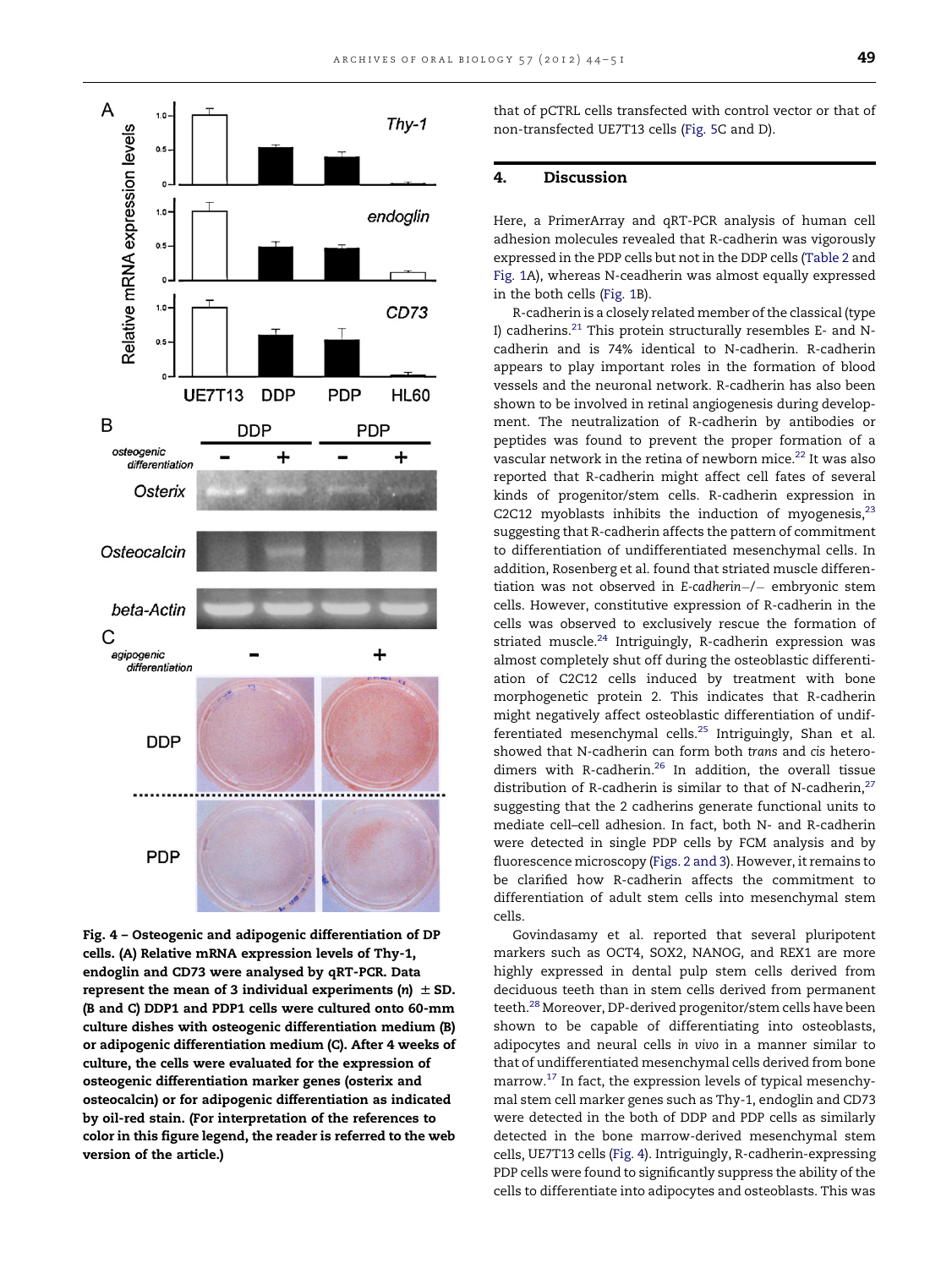<span id="page-6-0"></span>

Fig. 5 – R-cadherin expression restricts osteogenic differentiation. (A) Expression level of R-cadherin in each single-cell derived culture established from PDP cells (PDP1.1–1.9) was evaluated by using qRT-PCR. (C) Cell surface expression of Rcadherin in UE7T13 cells transfected with control vector (pCTRL) or R-cadherin expression vector (pRcad) were incubated with control (ctrl) IgG or anti-R-cadherin. The cells were then incubated with PE-conjugated secondary antibodies. The acquisition was performed using the EPICS XL ADC system. (B and D) PDP1.1–1.9 cells or R-cadherin overexpressed UE7T13 cells were seed onto 6-well culture dishes. After 2 weeks of the culture with osteogenic differentiation medium, the cells were evaluated for the expression of osteogenic differentiation marker genes (osterix and osteocalcin). \*p < 0.05 was considered significant (in comparison with PDP1 cells).

not observed for the DDP cells [\(Fig.](#page-5-0) 4). Moreover, the status of osteogenic differentiation of PDP cells seemed to be closely related to the expression level of R-cadherin in the cells: the cells vigorously expressing R-cadherin did not express osteoblast-specific marker osteocalcin (Fig. 5A and B). Furthermore, R-cadherin-overexpression clearly suppressed the expression of osteoblast-specific marker osteocalcin in mesenchymal stem cell line UE7T13 (Fig. 5C and D). These results strongly suggest that R-cadherin expression restricts the multipotency of DP cells. In addition, these results suggest that the ability of DDP cells to differentiate into osteoblasts and adipocytes is significantly higher than that of the PDP cells because Rcadherin is abundantly expressed in the PDP cells but not in the DDP cells.

In conclusion, R-cadherin is vigorously expressed in the DP cells of permanent teeth but not in the DP of deciduous teeth. N-cadherin is essentially equally expressed in both types of cells. R-cadherin-expressing DP cells derived from permanent teeth were found to suppress the ability of the cells to differentiate into adipocytes and osteoblasts. This indicates

that R-cadherin might restrict the multipotency of the DP cells. It is possible that R-cadherin functions as a key molecule in controlling the multipotency of the DP-derived mesenchymal stem cells. This report provides the first evidence that Rcadherin restricts the multipotency of DP-derived mesenchymal stem cells.

#### Acknowledgements

This work was supported, in part, by a Grant-in-aid for Scientific Research (no. 22791935 to N.O., no. 22791936 to N.T., no. 18592026 to A.I., no. 19791370 to N.C.) from the Ministry of Education, Culture, Sports, Science, and Technology of Japan; the Open Research Project from the Ministry of Education, Culture, Sports, Science, and Technology of Japan; Grant-in-aid for Strategic Medical Science Research Centre from the Ministry of Education,Culture, Sports, Science, and Technology ofJapan, 2010–2014; and a grant from the Keiryokai Research Foundation (no. 100 to N.C., 2008, and no. 106 to A.I., 2009).